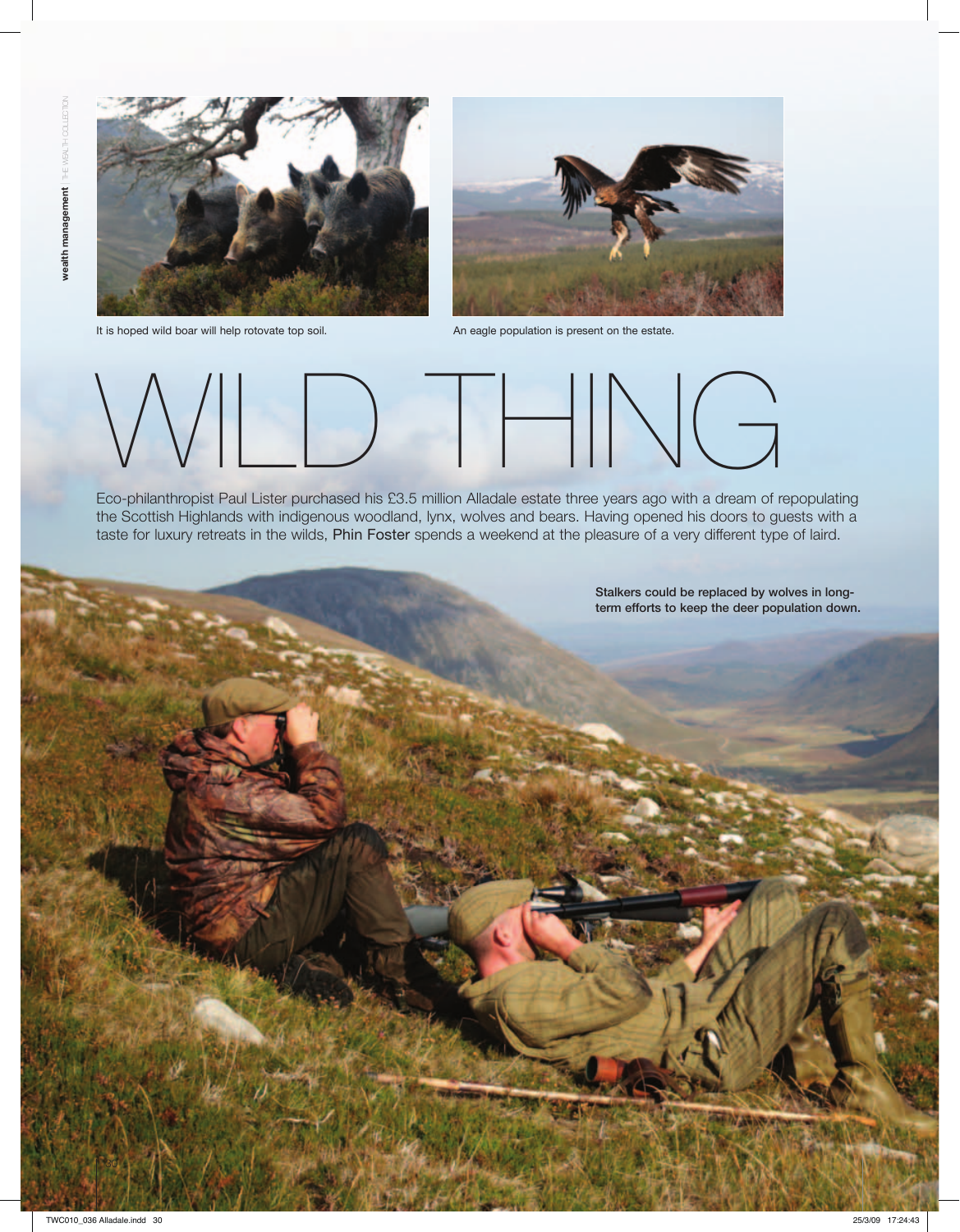

Alladale Lodge, built in 1877 for an Indian maharaja



 $\begin{array}{c} \hline \end{array}$ n many ways, Paul Lister fits neatly into a long line of landed British eccentrics. Eligible bachelor? Check. Considerable inherited wealth? Check. Large highland estate? Check. Healthy appreciation of the sound of his own voice and an ability to fiercely divide opinion amongst the hoi polloi? Oh check and check again.

He's there to meet us off the plane, a whirlwind of nervous energy in denims, grubby fleece and open flies; dishing out boiled sweets, musing on the sex lives of squirrels and delivering impassioned treatises on the region's socio-economic problems throughout the bouncy 90-minute drive north from Inverness.

Upon arrival at Alladale Lodge, the nerve centre of Lister's 23,000 acres, I've not even had time to dump my bags before the lord of the manor is holding court once more, this time before a roaring log fire in the Laura Ashley–appointed drawing room: 'I've been labelled all sorts of things, but people need to see what's going on here and understand this for what it is. I'm not lining my own pockets; every last penny will be ploughed straight back into the project, but it needs to become sustainable.'

With the estate costing around  $\ell$ , 2,000 a day to run, Lister's  $\ell$ , 3.2 million purchase of Alladale in 2003 has never looked like a get rich quick scheme. While his neighbours – 'traditional men with conservative values' – run their estates as private interests in a manner synonymous with the British aristocracy since time immemorial, this landowner is undertaking a project rather larger in scope.

Inspired by the Carpathian mountains in Eastern Europe and South Africa's Shamwari Game Reserve, Lister is looking to regenerate his Highland landscape with acres of Caledonian pine, rowan, birch and other indigenous fauna, lost to centuries of logging and rutting deer, and pave the way for the homecoming of the Big Five to the northern vestiges of the British Isles: boar, lynx, elk wolf and bear. The plan is to develop a completely self-sustainable wilderness park, a return to the ancient Great Wood of Caledon.

This staggeringly ambitious act of eco-philanthropy has not been met with unanimous approval. Lister, the only son of MFI co-founder Noel – once ranked 20th in the British rich list – needs at least 50,000 acres to sustain two wolf packs and has had trouble getting neighbouring estates to buy into his vision. The scheme also demands a vast perimeter fence, a proposal that has Scottish ramblers up in arms, could see Alladale reclassified as a zoo, barring predator and prey from living side-by-side, and is drawing cynical comparisons with Jurassic Park.

Not a man for paying heed to naysayers, Lister has already brought wild boars and elk onto the estate: 31 of the former, managed in conjunction with Oxford University for a study into topsoil rotovation; and two of the latter, transported from Sweden in the lavatory of a private jet.

## Beauty and the beasts

While the project is still in its infancy, nothing can detract from the fearsome natural beauty of Lister's fiefdom. 23,000 acres might not suffice for its owner, but with five glens, two river systems, ten hill lochs and views of the Atlantic to the west and eastwards to the North Sea, the heady mix of scale and seclusion makes for an inimitable holiday destination.

This is a factor that the 2008 Spear's Awards Green Entrepreneur of the year must bank on because, in order to fully realise his vision, the estate needs to attract paying guests. Two eco-cottages will open in early 2009 – one a new build, the other a converted traditional Scottish hunting lodge or 'bothy' – but the jewel in the estate's crown is Alladale Lodge, an elevated Victorian stone-build with sweeping views across the glens, originally erected in 1877 as a hunting retreat for an Indian maharaja.

The house has been restored to its former glories and, with a little help from the aforementioned Laura Ashley, interiors of the eight ensuite bedrooms, drawing room and sumptuous red dining room never fall into the trap of 'tartan theme park', retaining a sense of traditionalism and austerity that would likely curry favour with its earliest owners. The resident chef prepares locally sourced, high-end fare – including